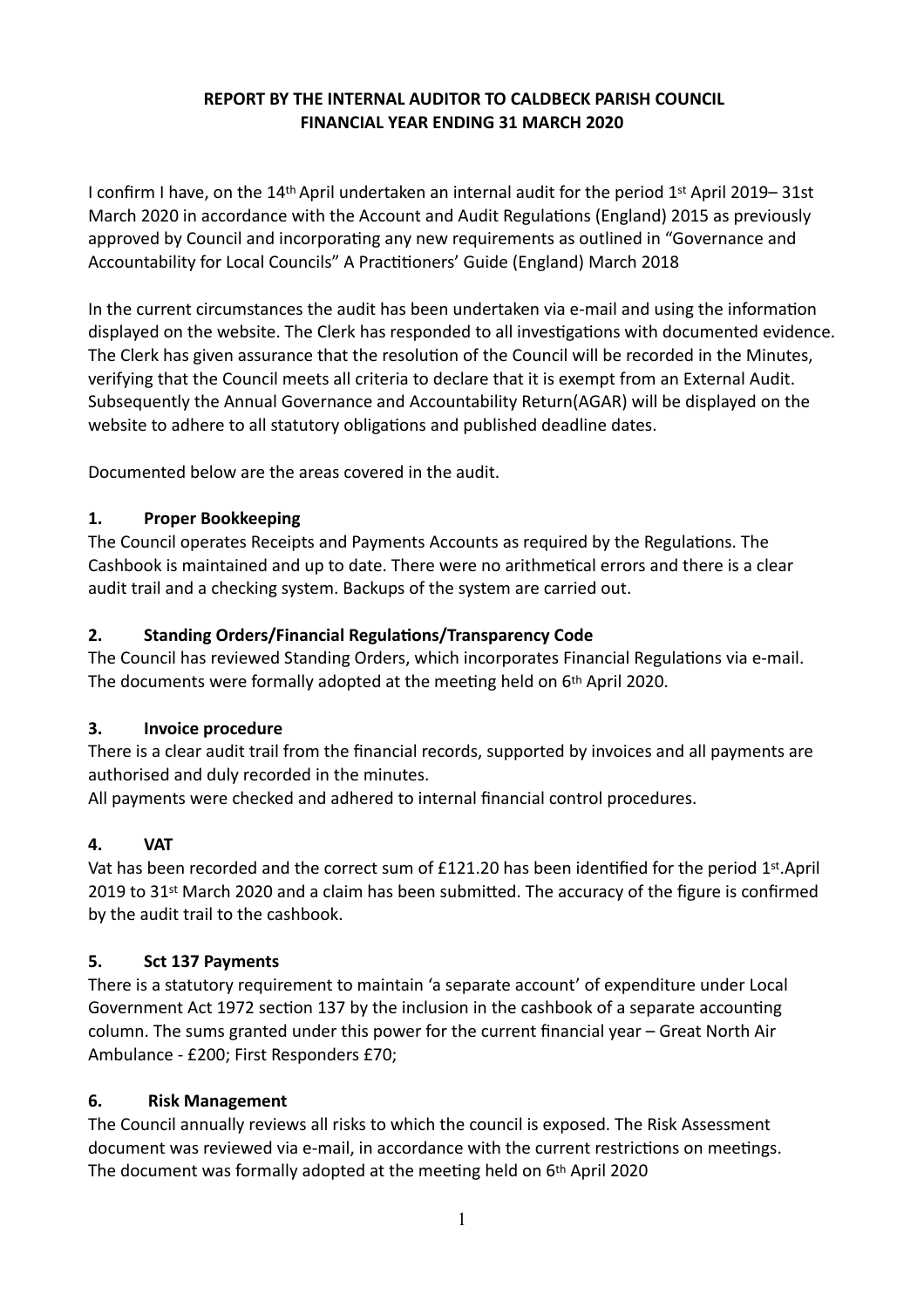### **7. Internal Financial Controls**

There is clear evidence by checks, dates and signatures on relevant documents e.g. invoices, financial statements, schedule of payments, bank reconciliations, and chequebook stubs that the Council is in control of the use of public monies. A comprehensive Internal Financial Controls Policy Document was reviewed March 2020.

### **8. Register of Interest**

Members have duly completed the Register of Interests and fulfilled their obligation to update the details annually. All members notify and record as appropriate at each meeting where there is a disclosable pecuniary interest.

### **9. Budgetary Control**

A correct budget process is in place and the budget is monitored quarterly. The accounting method enables immediate identification of monthly and cumulative spends to each budget heading. The financial reports presented by the RFO enable the council to readily address any budget under/overspends and if necessary make the relevant virements.

## **10. Cash Balances at the Bank**

It is a requirement of internal audit to express a view on whether the cash reserves of the council are adequate or excessive. All general cash reserves are allocated to identified projects leaving a balance, which is adequate to meet the future budgeted undertakings of the council. The donation for the Hesket Lonning is appropriately earmarked and is restricted to that purpose.

## **11. Income Controls**

All income is properly recorded and promptly banked and adequate measures are in force to ensure security.

# 12. Petty Cash

The Council does not operate a petty cash system but the Clerk's expenses are reported to the relevant meeting.

Sums drawn are allocated to the appropriate budget head and VAT is identified and claimed if appropriate.

# **13. Payroll Controls**

PAYE/NIC records and are recorded and the necessary payments are forwarded to HMRC to meet required deadlines. The Clerk operates all payroll internally

# **14. Asset Control**

There exists an extensive register of all material assets in control of the Council. The register is up to date. All assets are adequately covered by insurance.

The assets remain at historical value on the asset register to ensure compliance with Account and Audit Regulations in the AGAR

### **15.** Bank Reconciliation

The Bank Reconciliation accurately records the bank balances to the cashbook as at 31<sup>st</sup> March 2020. A member, on the respective bank statements, confirms the validity of the submitted information.